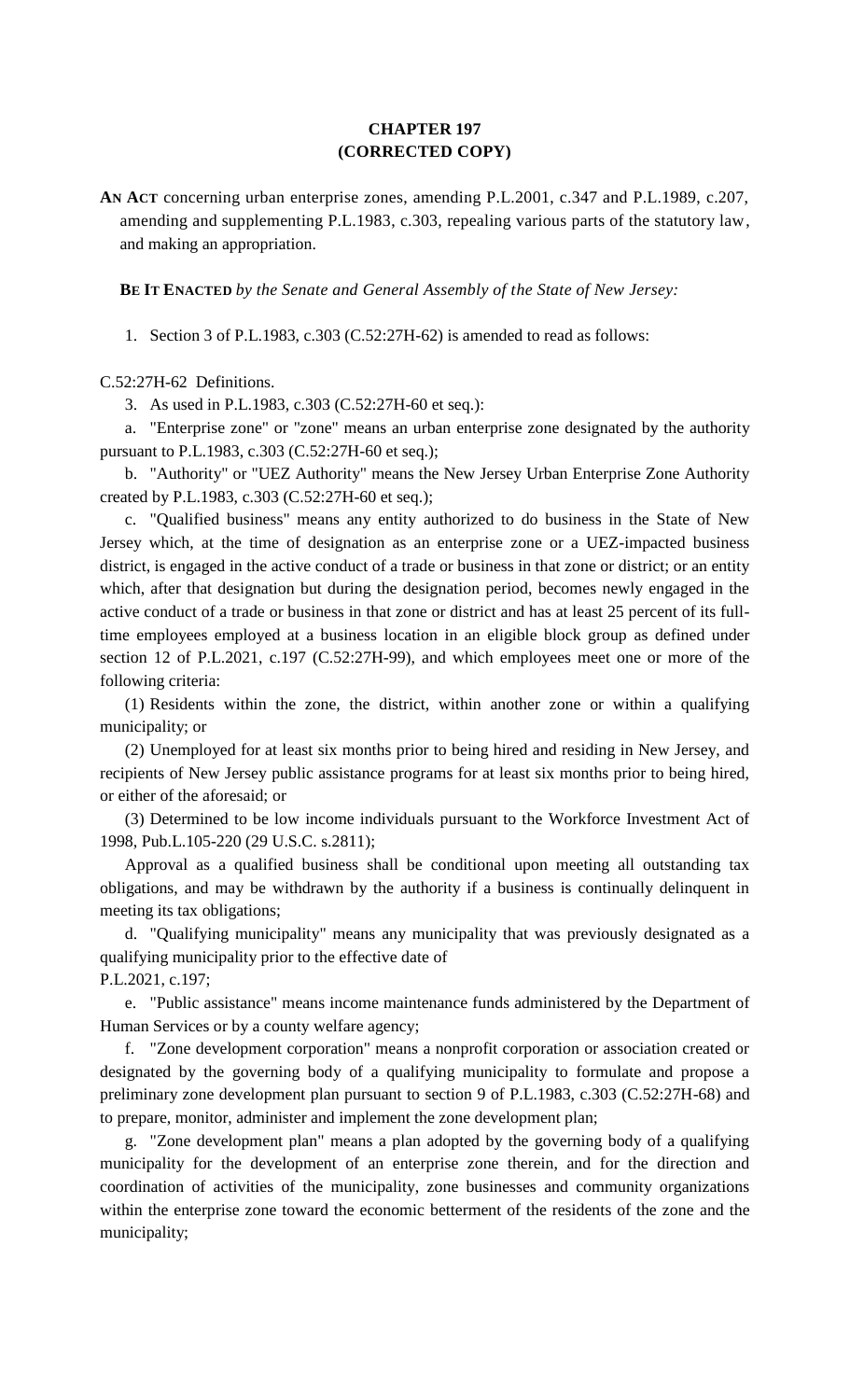h. "Zone neighborhood association" means a corporation or association of persons who either are residents of, or have their principal place of employment in, a municipality in which an enterprise zone has been designated pursuant to P.L.1983, c.303 (C.52:27H-60 et seq.); which is organized under the provisions of Title 15 of the Revised Statutes or Title 15A of the New Jersey Statutes; and which has for its principal purpose the encouragement and support of community activities within, or on behalf of, the zone so as to (1) stimulate economic activity, (2) increase or preserve residential amenities, or (3) otherwise encourage community cooperation in achieving the goals of the zone development plan;

i. "Enterprise zone assistance fund" or "assistance fund" means the fund created by section 29 of P.L.1983, c.303 (C.52:27H-88);

j. "UEZ-impacted business district" or "district" means an economically-distressed business district classified by the authority as having been negatively impacted by two or more adjacent urban enterprise zones in which 50 percent less sales tax is collected pursuant to section 21 of P.L.1983, c.303 (C.52:27H-80);

k. "Block group" means statistical divisions of census tracts, that are generally defined by the United States Census Bureau to contain between 600 and 3,000 people and are used to present data and control block numbering;

l. "Municipal Revitalization Index" means the index developed, maintained, and updated from time to time, by the Department of Community Affairs ranking New Jersey's municipalities according to separate indicators that measure diverse aspects of social, economic, physical, and fiscal conditions in each locality;

m. "Qualified assistance fund expense" means any reasonable expense related to:

(1) a construction project improving, altering, or repairing the real property of a qualified business located in an enterprise zone;

(2) full or part time economic and community development positions in the municipality, other governmental, or not-for-profit organization, or marketing;

(3) loans, grants, and guarantees to businesses;

(4) payroll expenses, personnel, services, and equipment purchases primarily for the provision of law enforcement, fire protection, or emergency medical services within commercial and transportation corridors located exclusively in an enterprise zone;

(5) planning and other professional services related to economic and community development;

(6) cleaning and maintenance of commercial and transportation corridors;

(7) the improvement of public infrastructure in a commercial or transportation corridor;

(8) the improvement of public infrastructure related to a commercial, industrial, mixed use, or multi-family residential property;

(9) employment and training programs; or

(10) events meant to support and draw activity into the enterprise zone, including fairs, festivals, and concerts.

n. "UEZ coordinator" means an individual designated by a qualified municipality or zone development corporation as the individual in charge of the activities related to the Urban Enterprise Zone program in that municipality;

o. "UZ-2 certification" means the UEZ Authority's certification of a qualified business, pursuant to section 21 of P.L.1983, c.303 (C.52:27H-80), allowing the qualified business an exemption to the extent of 50 percent of the tax imposed under the "Sales and Use Tax Act," P.L.1966, c.30 (C.54:32B-1 et seq.), when the sales transaction physically occurs within an enterprise zone. The qualified business may deliver merchandise to the purchaser at a location outside an enterprise zone provided the sales transaction was physically made within the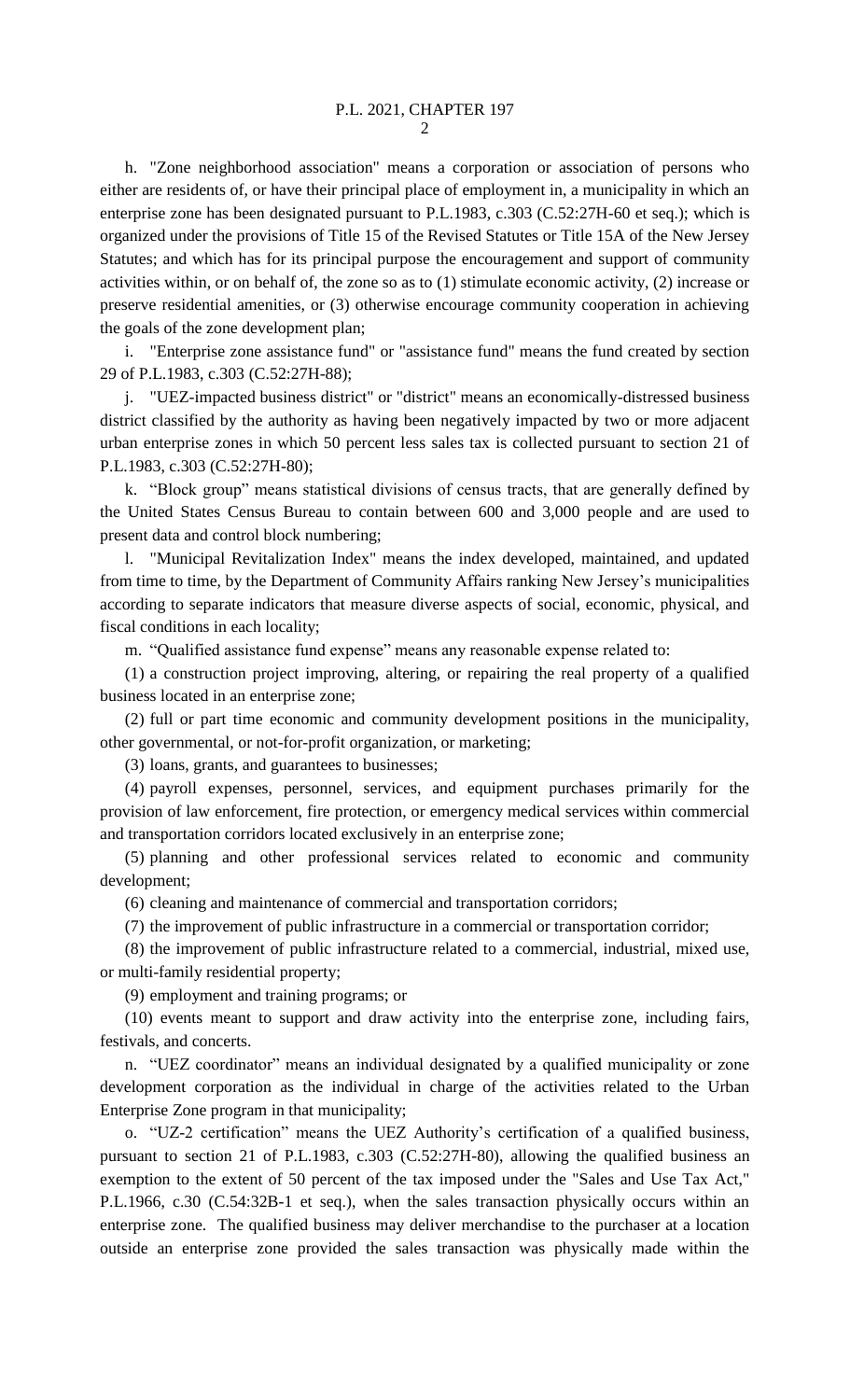enterprise zone. The regular tax rate shall be charged for mail order, telephone, internet, and similar sales transactions delivered within the State;

p. "UZ-4 certification" means the UEZ Authority's certification of a qualified business, pursuant to section 8 of P.L.2021, c.197 (C.52:27H-79.1), allowing a contractor of the qualified business to make tax-free purchases of materials, supplies, and services for the exclusive use of erecting a structure or building on, or substantially improving, altering, or repairing, the real property of a qualified business located in an enterprise zone at the address indicated on the qualified business's application for certification to the UEZ Authority;

q. "UZ-5 certification" means the UEZ Authority's certification of a qualified business, as defined under section 20 of P.L.1983, c.303 (C.52:27H-79), allowing the qualified business to make tax-free purchases of office and business equipment and supplies, furnishings, trade fixtures, repair, or construction materials and all other tangible personal property (other than motor vehicles and motor vehicle parts and supplies) for the exclusive use or consumption on the premises of the qualified business within an enterprise zone at an address indicated on the qualified business's application for certification to the UEZ Authority. The exemption may be used only for personal property controlled by the qualified business. This exemption shall also apply to delivery charges and charges for services performed for a qualified business at its zone location, including repair, janitorial, and maintenance services;

r. "Economic Distress Index" means a standardized score developed and maintained by the Department of Community Affairs that equally incorporates the block group unemployment rate and median household income according to the most recent five-year estimate by the United States Census Bureau;

s. "Commercial corridor" means the land area with frontage on a State, county, local, or rail thoroughfare in an enterprise zone which is predominantly commercial or industrial; and

t. "Transportation corridor" means a broad geographical band that follows a general directional flow or connects major sources of trips. It may contain a number of streets and highways and transit lines or routes.

2. Section 4 of P.L.1983, c.303 (C.52:27H-63) is amended to read as follows:

C.52:27H-63 New Jersey Urban Enterprise Zone Authority.

4. a. There is created the New Jersey Urban Enterprise Zone Authority, which shall consist of:

(1) The chief executive officer of the New Jersey Economic Development Authority;

(2) The Commissioner of the Department of Community Affairs, who shall be the chair of the UEZ Authority;

(3) The Commissioner of the Department of Labor and Workforce Development;

(4) The State Treasurer;

(5) The chief executive officer of the New Jersey Redevelopment Authority; and

(6) Four public members not holding any other office, position or employment in the State Government, nor any local elective office, who shall be appointed by the Governor with the advice and consent of the Senate, and who shall be qualified for their appointments by training and experience in the areas of local government finance, economic development and redevelopment, or volunteer civic service and community organization. No more than two public members shall be of the same political party. At least one public member of the authority shall reside within an enterprise zone; however, the provisions of this section shall apply only to members appointed or reappointed after the effective date of P.L.2001, c.347 (C.52:27H-66.2 et al.).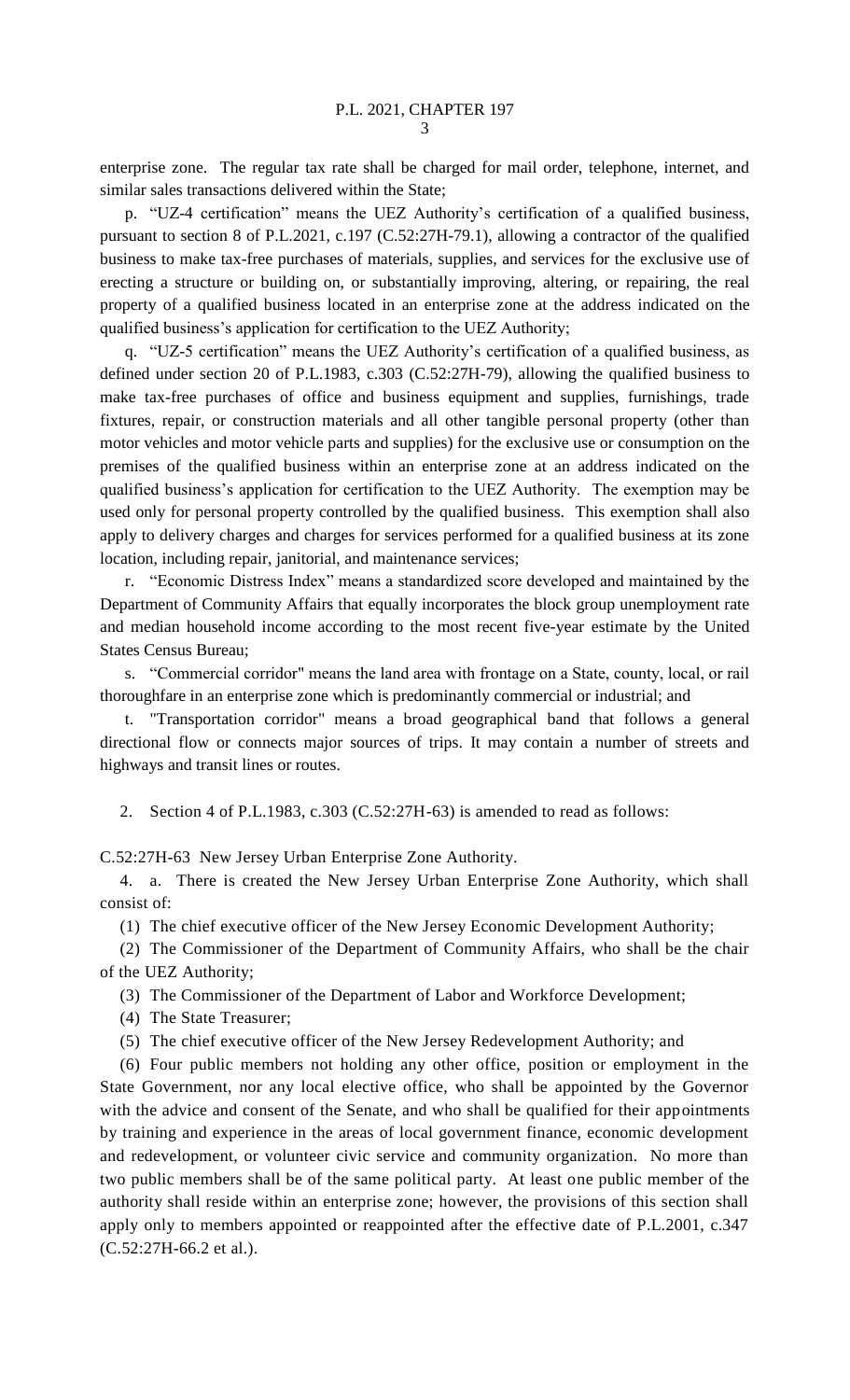b. (Deleted by amendment, P.L.2021, c.197)

c. An ex officio member of the authority may, from time to time, designate in writing to the authority an official within his respective department to attend and represent the department at the meetings of the authority from which the ex officio member is absent, and that designated representative shall be entitled to vote and otherwise act for the ex officio member at those meetings.

d. A true copy of the minutes of every meeting of the authority shall be forthwith delivered by and under the certification of the secretary thereof to the Governor. No action taken at such meeting by the authority shall have force or effect until 10 days, Saturdays, Sundays, and public holidays excepted, after the copy of the minutes shall have been so delivered, unless during such 10-day period the Governor shall approve the same, in which case such action shall become effective upon such approval. If, in that 10-day period, the Governor returns such copy of the minutes with veto of any action taken by the authority or any member thereof at such meeting, such action shall be null and void and of no effect.

e. The UEZ Authority, reconstituted pursuant to P.L.2021, c.197 (C.52:27H-79.1 et al.), shall hold an initial meeting on the first business day of the third month following the date of enactment of P.L.2021, c.197 (C.52:27H-79.1 et al.). The public members of the UEZ Authority shall serve for terms of five years, except that of the members first appointed to the reconstituted UEZ Authority pursuant to P.L.2021, c.197 (C.52:27H-79.1 et al.), one shall serve for a term of two years, one shall serve for a term of three years, one shall serve for a term of four years, and one shall serve for a term of five years. Vacancies in the public membership shall be filled in the manner of the original appointments but for the unexpired terms.

3. Section 3 of P.L.2001, c.347 (C.52:27H-66.2) is amended to read as follows:

C.52:27H-66.2 "UEZ-impacted business district."

3. The authority shall designate a classification known as a "UEZ-impacted business district" for a municipality which can demonstrate to the authority that its business district is economically distressed and is being negatively impacted by the presence of two or more adjacent enterprise zones in which 50 percent less sales tax is collected pursuant to section 21 of P.L.1983, c. 303 (C.52:27H-80). Following the effective date of P.L.2021, c.197 (C.52:27H-79.1 et al.), the UEZ Authority shall not designate a business district as a UEZ-impacted business district. Any designation as a UEZ-impacted business district existing on the effective date of P.L.2021, c.197 (C.52:27H-79.1 et al.) shall expire on the first day of the third year next following the effective date of P.L.2021, c.197 (C.52:27H-79.1 et al.).

4. Section 9 of P.L.1983, c.303 (C.52:27H-68) is amended to read as follows:

#### C.52:27H-68 Preliminary zone development plan.

9. a. Prior to the effective date of P.L.2021, c.197, the governing body of a qualifying municipality may apply for designation as an enterprise zone, the municipal governing body shall cause a preliminary zone development plan to be formulated, either by a zone development corporation or by the governing body, with the assistance of those officers and agencies of the municipality as the governing body may see fit. For a municipality with a zone development plan that was approved more than five years prior to the effective date of P.L.2021, c.197, the governing body of the municipality shall submit an updated preliminary zone development plan pursuant to this section. In formulating an updated preliminary zone development plan pursuant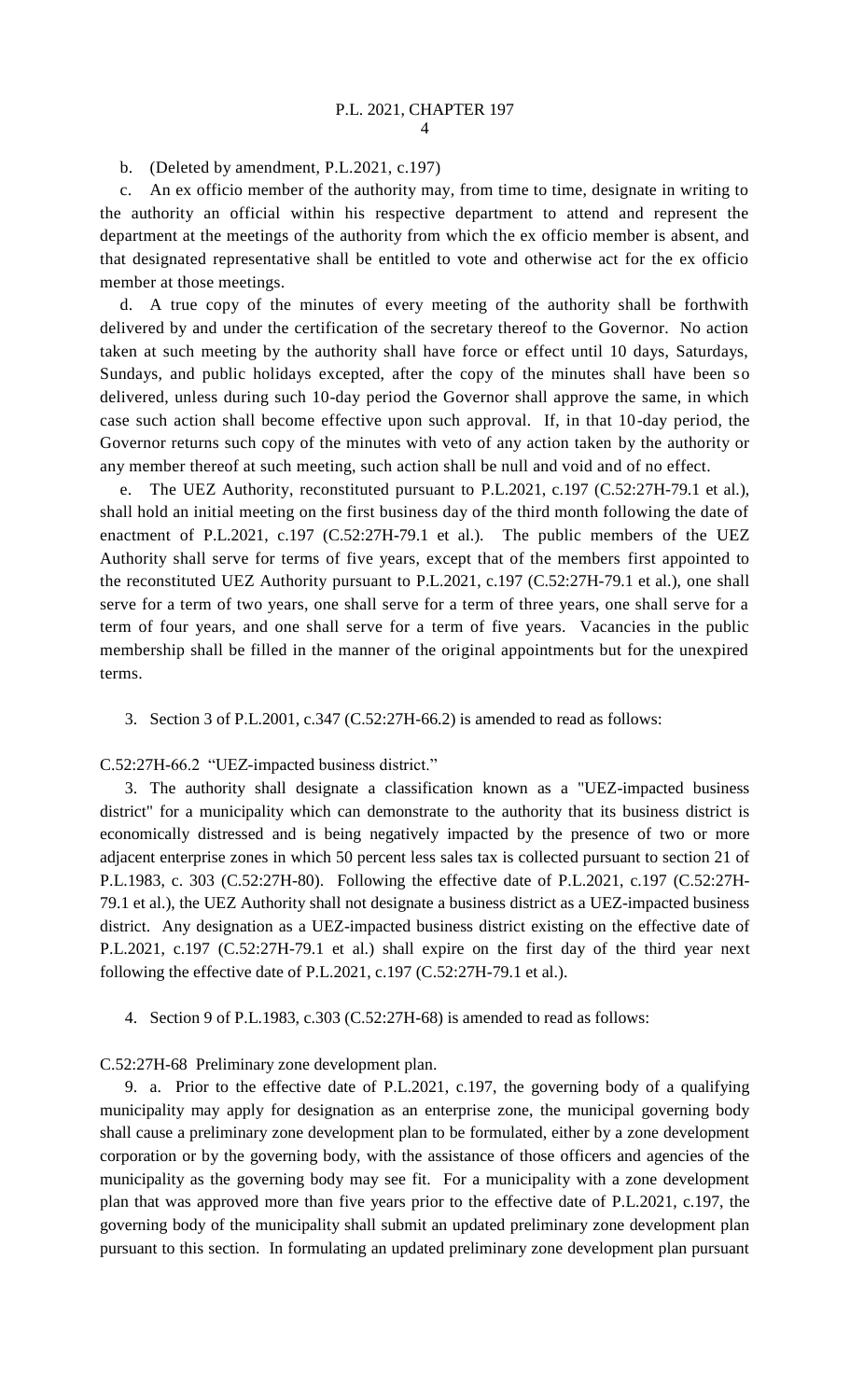to this section, a zone development corporation or the governing body of the municipality shall consult with representatives of diverse Statewide or regional business organizations that represent the interests of minority businesses, as defined in section 2 of P.L.1986, c. 195 (C.52:27H-21.18), which organizations shall have no less than 30 days to review a proposed preliminary zone development plan and submit comments to the zone development corporation or governing body. Each preliminary zone development plan shall set forth the boundaries of the enterprise zone and include findings of fact concerning the economic and social conditions existing in the enterprise zone, and the municipality's policy and intentions for addressing these conditions, and may include proposals respecting:

(1) Utilizing the powers conferred on the municipality by law for the purpose of stimulating investment in and economic development of the zone;

(2) Utilizing State assistance through the provisions of P.L.1983, c.303 (C.52:27H-60 et seq.) relating to State tax benefits and enterprise zone assistance funds;

(3) Securing the involvement in, and commitment to, zone economic development by private entities, including zone neighborhood associations, voluntary community organizations supported by residents and businesses in the zone;

(4) Utilizing the powers conferred by law to revise municipal planning and zoning ordinances and other land use regulations as they pertain to the zone, in order to enhance the attraction of the zone to prospective developers;

(5) Increasing the availability and efficiency of support services, public and private, generally used by and necessary to the efficient functioning of commercial and industrial facilities in the area, and the extent to which the increase or improvement is to be provided and financed by the municipal government or by other entities.

b. (1) The governing body of a municipality may request from the UEZ Authority an amount not to exceed 10 percent of the municipality's zone assistance fund allocation or \$125,000, whichever is greater, to fund, in whole or in part, the costs associated with formulating a preliminary zone development plan, which amount the governing body may use to pay employees, or to retain a consultant, to formulate the plan. Prior to soliciting a consultant to formulate the plan with these funds, the governing body of a municipality shall submit to the UEZ Authority the proposed solicitation.

(2) The UEZ Authority shall review the proposed solicitation and may provide recommended modifications to the proposed solicitation. The governing body of a municipality or a zone development corporation may incur expenses related to the preparation of the preliminary zone development plan for potential reimbursement at a later time by the UEZ Authority from the municipality zone assistance fund account, provided the authority determines the expenses are reasonable. The governing body of a municipality or a zone development corporation shall complete a preliminary zone development plan with assistance from the UEZ Authority, as needed, in accordance with a timeline established by the authority pursuant to rules, regulations, or guidelines adopted by the authority.

(3) Within 14 days of receipt, unless the authority finds material deficiencies in a preliminary zone development plan, the authority shall approve and certify the preliminary zone development plan as the zone development plan. The zone development plan shall be the plan according to which the Urban Enterprise Zone program shall be administered in that zone, and certification of the plan shall enable the municipality to access assistance from the enterprise zone assistance fund described in section 10 of P.L.2021, c.197 (C.52:27H-88). Should the authority find deficiencies with a preliminary zone development plan, it shall provide a corrective action plan to the municipality.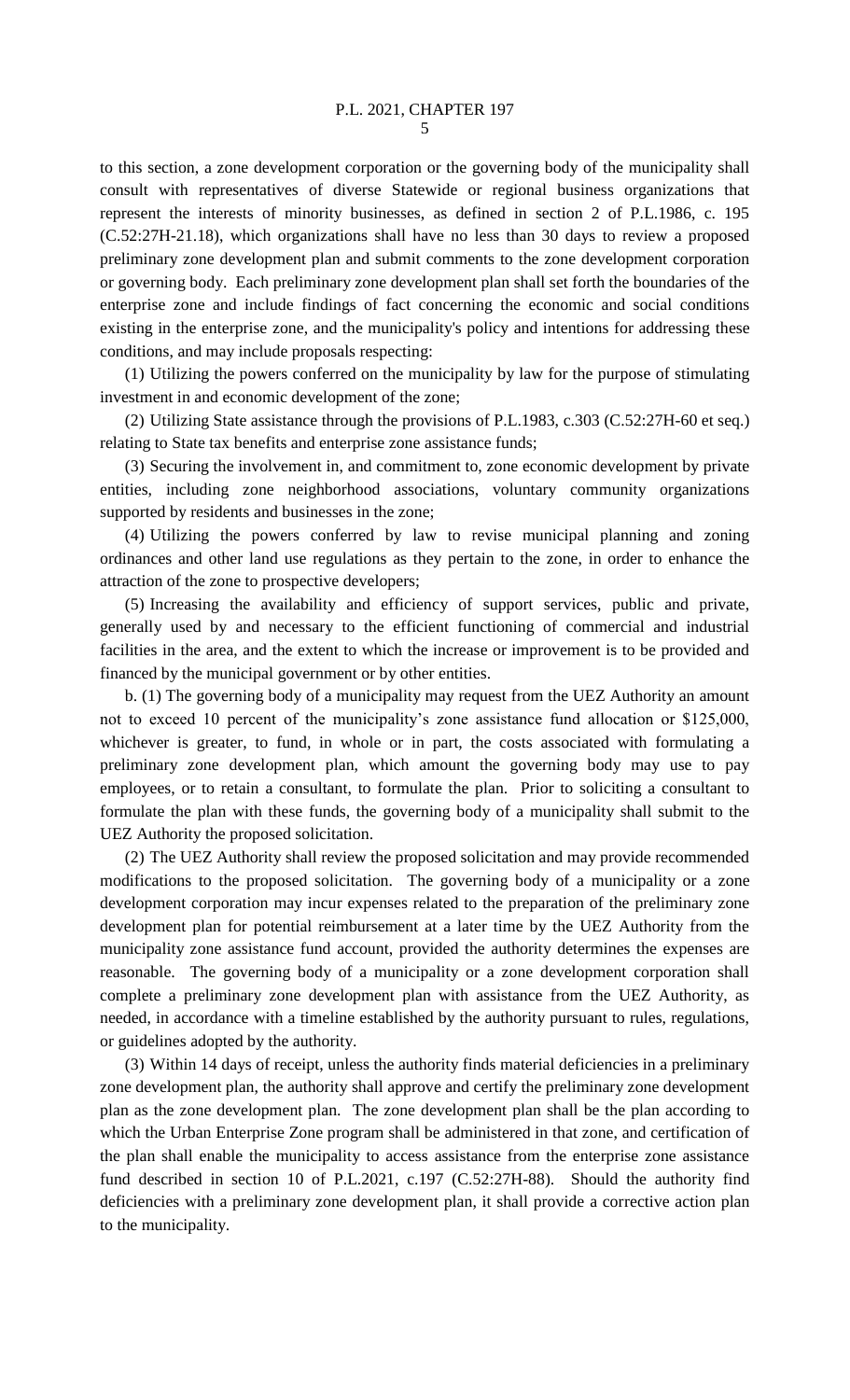c. If no zone development plan is in place, upon petition of the zone development corporation or governing body of the municipality, the UEZ Authority may grant a distribution from that municipality's zone assistance fund account for an eligible project that responds to an impact of a public health emergency or state of emergency declared by the Governor. A zone development corporation or governing body of a municipality without a zone development plan in place, which can demonstrate to the UEZ Authority an actionable and feasible plan to carry out a project eligible for zone assistance funds, and which can demonstrate a reliance on zone assistance funding, may petition the authority for a distribution from that municipality's zone assistance fund account prior to the authority's approval of an updated preliminary zone development plan.

d. No zone development plan shall remain in force once it has been certified by the UEZ Authority for more than five years. The governing body of a municipality or zone development corporation shall follow the process enumerated in subsections a. and b. of this section to ensure a zone development plan remains current to protect against lapse of enterprise zone designation.

e. Notwithstanding the provisions of this section to the contrary, a qualified business in an enterprise zone having such qualified status immediately preceding the effective date of P.L.2021, c.197, and which is qualified under P.L.2021, c.197, shall remain eligible for the exemptions from the tax imposed under the "Sales and Use Tax Act," P.L.1966, c.30 (C.54:32B-1 et seq.), pursuant to sections 20 and 21 of P.L.1983, c.303 (C.52:27H-79 and C.52:27H-80), and shall be eligible for the exemption under section 8 of P.L.2021, c.197 (C.52:27H-79.1) even if the municipality in which the business is located fails to submit a zone development plan in accordance with this section; provided, however, a municipality failing to submit a zone development plan under this section shall not be eligible for loans, grants, and other assistance from the UEZ Authority, and shall not be allowed a distribution from that municipality's zone assistance fund, except as provided for in subsection c. of this section, until a revised zone development plan is submitted and approved by the UEZ Authority.

5. Section 10 of P.L.1983, c.303 (C.52:27H-69) is amended to read as follows:

C.52:27H-69 Areas eligible for designation.

10. An area defined by a continuous border within one qualifying municipality shall be eligible for designation as a zone if:

a. It has been designated an "area in need of rehabilitation" pursuant to Article VIII, Section I, paragraph 6 of the Constitution of the State of New Jersey; or is qualified for that designation in the judgment of the authority; and

b. It meets the criteria established by the authority pursuant to P.L.1983, c.303 (C.52:27H-60 et seq.) relating to the incidence of poverty, unemployment and general economic distress.

6. Section 13 of P.L.1983, c.303 (C.52:27H-72) is amended to read as follows:

C.52:27H-72 Designation of areas as enterprise zones.

13. a. In designating eligible areas as enterprise zones, the authority shall approve zone development plans which:

(1) Have potential for success in stimulating primarily new economic activity in the area;

(2) Are designed to address urban distress, as measured by existing levels of unemployment, poverty, and property tax arrearages;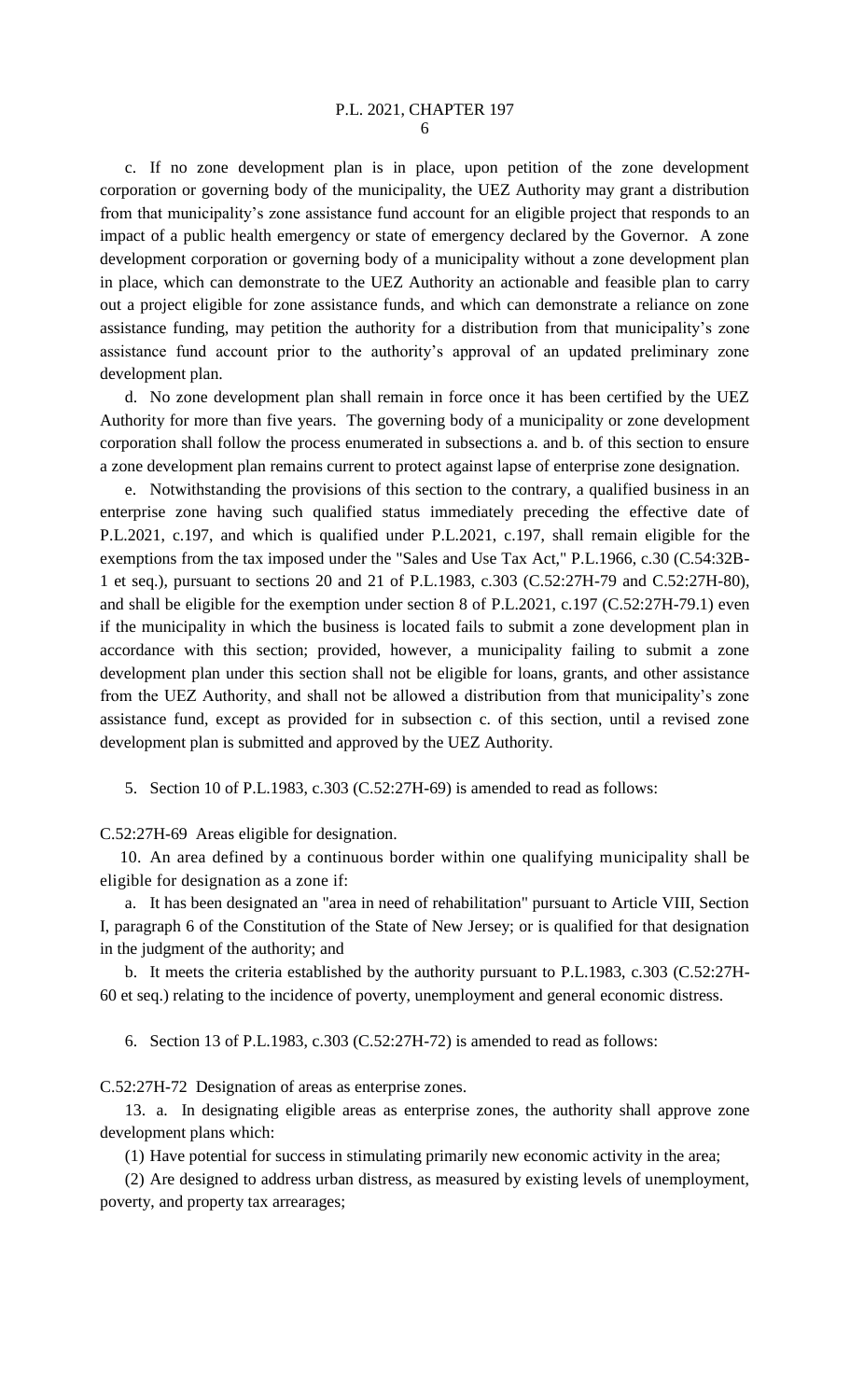(3) Demonstrate substantial and reliable commitments of resources by zone businesses, zone neighborhood associations, voluntary community organizations and other private entities to the economic success of the zone;

(4) Demonstrate substantial effort and commitment by the municipality to encourage economic activity in the area and to remove disincentives for job creation compatible with the fiscal condition of the municipality.

b. In addition to the considerations set forth in subsection a. of this section, the authority in evaluating a zone development plan for designation purposes shall consider:

(1) The likelihood of attracting federal assistance to projects in the eligible area, and of obtaining federal designation of the area as an enterprise zone for federal tax purposes;

(2) The adverse or beneficial effects of an enterprise zone located at the proposed area upon economic development activities or projects of State or other public agencies which are in operation, or are approved for operation, in the qualifying municipality;

(3) The degree of commitment made by public and private entities to utilize minority contractors and assure equal opportunities for employment in connection with any construction or reconstruction to be undertaken in the eligible area;

(4) The impact of the zone development plan upon the social, natural and historic environment of the eligible area;

(5) The degree to which the implementation of the plan involves the relocation of residents from the eligible area, and the adequacy of commitments and provisions with respect thereto.

c. A designated zone that is operative on the effective date of P.L.2021, c.197 shall remain a designated zone until the end of the 10th State fiscal year next following the effective date of P.L.2021, c.197. The authority shall not designate new enterprise zones following the effective date of P.L.2021, c.197.

7. Section 20 of P.L.1983, c.303 (C.52:27H-79) is amended to read as follows:

C.52:27H-79 Certain tax exemptions.

20. a. Except as provided in subsection b. of section 11 of P.L.2021, c.197 (C.52:27H-98), receipts from the first \$100,000 of retail sales of tangible personal property (except motor vehicles and energy) and sales of services (except telecommunications services and utility services) to a qualified business for the exclusive use or consumption of such business within an enterprise zone are exempt from the taxes imposed under the "Sales and Use Tax Act," P.L.1966, c.30 (C.54:32B-1 et seq.); provided, however, a supermarket or grocery store located in a food desert community, as defined in section 37 of P.L.2020, c.156 (C.34:1B-305) shall be eligible for such tax exemption, notwithstanding the limit imposed pursuant to this subsection.

b. (Deleted by amendment, P.L.2011, c.28)

c. As used in this section:

"Qualified business" includes a person who is certified as a qualified business by the authority and provided a UZ-5 certification by the authority. A person who is certified as a qualified business may apply to the authority for a UZ-5 certification provided the person owns or leases and regularly operates a place of business located in an eligible block group, as defined in subsection a. of section 12 of P.L.2021, c.197 (C.52:27H-99). The Department of the Treasury shall provide to a qualified business a certificate evidencing its UZ-5 certification, which certificate shall indicate the location at which the sales tax exemption provided for in this section is available.

d. (Deleted by amendment, P.L.2011, c.28)

e. (Deleted by amendment, P.L.2021, c.197)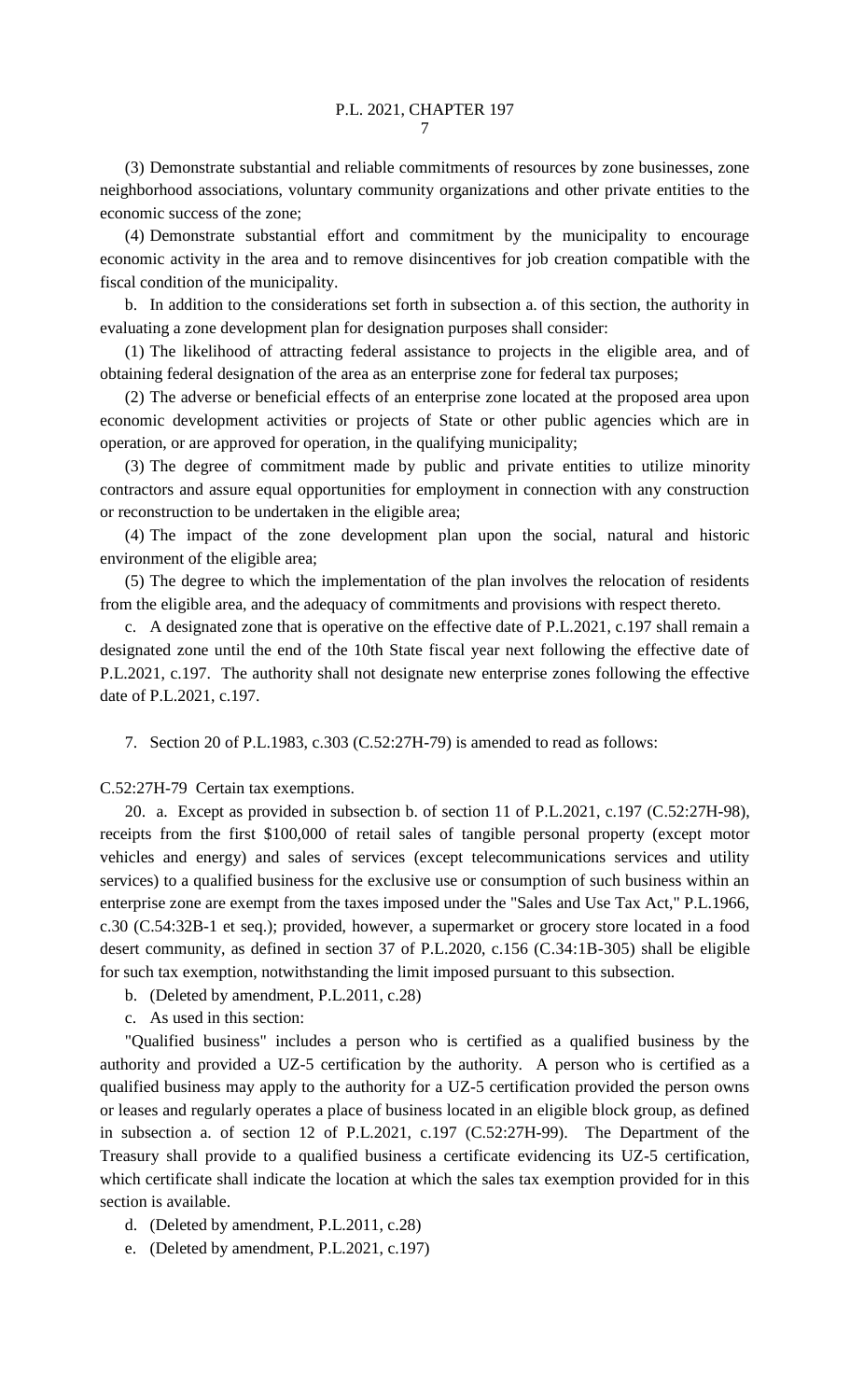C.52:27H-79.1 Exemption from taxation for certain receipts.

8. a. Receipts from the first \$100,000 of retail sales of materials, supplies, and services for the exclusive use of erecting structures or buildings on, or improving, altering or repairing the real property of a qualified business, or a contractor hired by the qualified business to make such improvements, alterations, or repairs, are exempt from the taxes imposed under the "Sales and Use Tax Act," P.L.1966, c.30 (C.54:32B-1 et seq.); provided, however, receipts from retail sales of materials, supplies, and services for the exclusive use of erecting new structures or buildings on, or substantially improving, altering or repairing the real property of a qualified business shall be eligible for such tax exemption notwithstanding the limit imposed pursuant to this subsection.

b. As used in this section:

"Qualified business" includes a person who is certified as a qualified business by the authority and provided a UZ-4 certification by the authority. A person who is certified as a qualified business may apply to the authority for a UZ-4 certification provided that the person owns or leases and regularly operates a place of business located in an eligible block group, as defined in subsection a. of section 12 of P.L.2021, c.197 (C.52:27H-99). The Department of the Treasury shall provide to a qualified business a certificate evidencing its UZ-4 certification, which certificate shall indicate the location at which the sales tax exemption provided for in this section is available.

"Substantially improving, altering, or repairing" means any reconstruction, rehabilitation, addition, or other improvement to a structure, of which the total cost equals to or exceeds 50 percent of the market value of the structure before the start of construction of the improvement. The UEZ Authority may, from time to time, alter this definition through regulation to respond to changing market conditions.

9. Section 21 of P.L.1983, c.303 (C.52:27H-80) is amended to read as follows:

C.52:27H-80 Sales tax exemption for retail sales.

21. Receipts of retail sales, except retail sales of motor vehicles, of alcoholic beverages as defined in the "Alcoholic Beverage Tax Law," R.S.54:41-1 et seq., of cigarettes as defined in the "Cigarette Tax Act," P.L.1948, c.65 (C.54:40A-1 et seq.), of manufacturing machinery, equipment or apparatus, and of energy, made by a seller located in an eligible block group, as defined in subsection a. of section 12 of P.L.2021, c.197 (C.52:27H-99) and provided a UZ-2 certification by the authority from a place of business owned or leased and regularly operated by the seller for the purpose of making retail sales, and located in a designated enterprise zone established pursuant to the "New Jersey Urban Enterprise Zones Act," P.L.1983, c.303 (C.52:27H-60 et seq.), or a UEZ-impacted business district established prior to the effective date of P.L.2021, c.197 pursuant to section 3 of P.L.2001, c.347 (C.52:27H-66.2), are exempt to the extent of 50 percent of the tax imposed under the "Sales and Use Tax Act," P.L.1966, c.30 (C.54:32B-1 et seq.).

Any seller, which is a qualified business having a place of business located in a designated enterprise zone or in a designated UEZ-impacted business district, may apply to the UEZ Authority for a UZ-2 certification pursuant to this section provided the seller is located in an eligible block group, as defined in subsection a. of section 12 of P.L.2021, c.197 (C.52:27H-99). The UEZ Authority shall certify a seller if the UEZ Authority shall find that the seller owns or leases and regularly operates a place of business located in the designated enterprise zone or in the designated UEZ-impacted business district for the purpose of making retail sales, that items are regularly exhibited and offered for retail sale at that location, and that the place of business is not utilized primarily for the purpose of catalogue or mail order sales. The certification under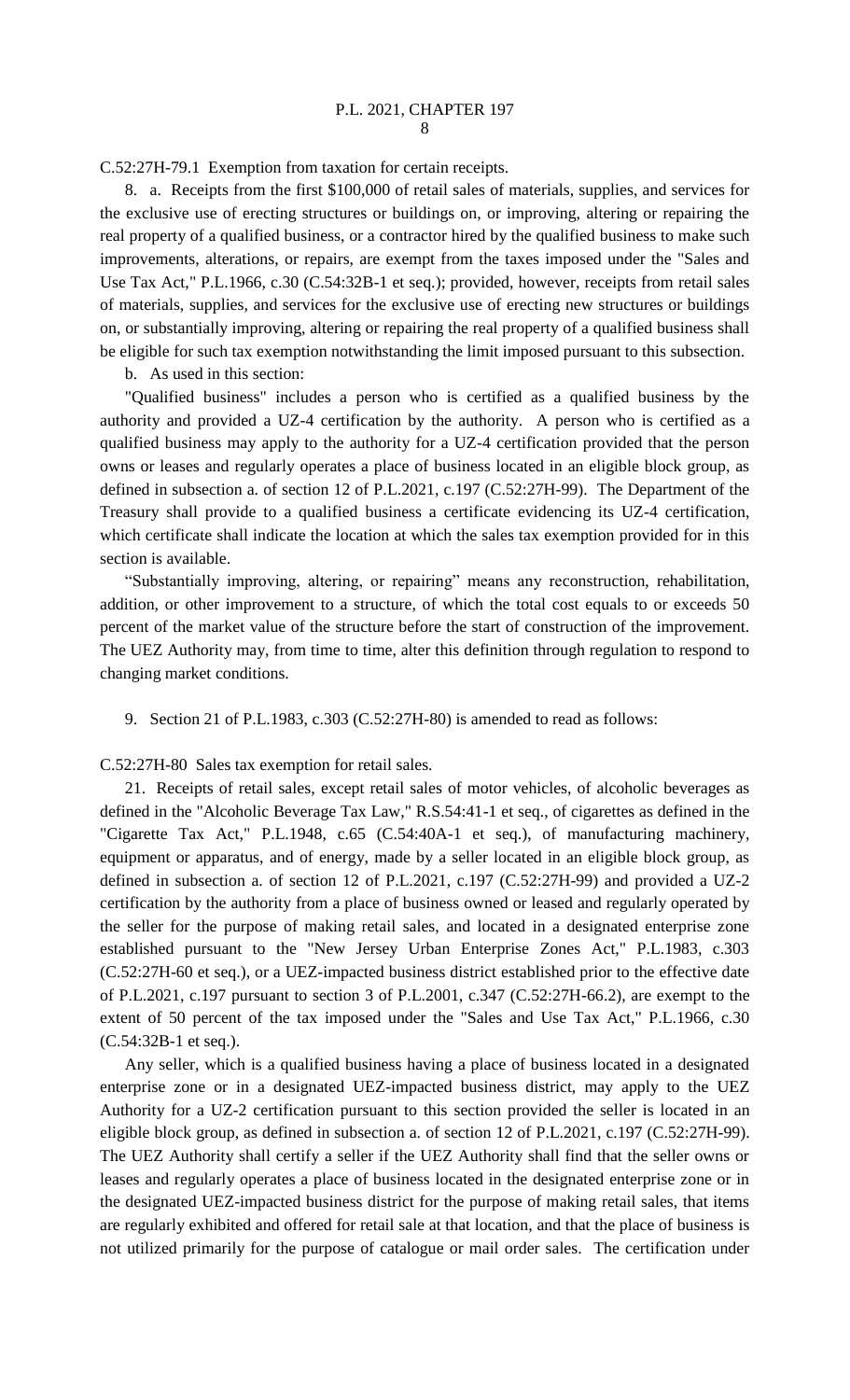this section shall remain in effect during the time the business retains its status as a qualified business meeting the eligibility criteria of section 27 of P.L.1983, c.303 (C.52:27H-86). However, the UEZ Authority may at any time revoke a certification granted pursuant to this section if the UEZ Authority shall determine that the seller no longer complies with the provisions of this section. The Department of the Treasury shall provide to a qualified business a certificate evidencing its UZ-2 certification, which certificate shall indicate the location at which the sales tax exemption provided for in this section is available.

Notwithstanding the provisions of P.L.1983, c.303 (C.52:27H-60 et seq.) to the contrary, except as may otherwise be provided by section 7 of P.L.1983, c.303 (C.52:27H-66), the authority may, in its discretion, determine if the provisions of this section shall apply to any enterprise zone designated after the effective date of P.L.1985, c.142 (C.52:27H-66 et al.); provided, however, that the authority may make such a determination only where the authority finds that the award of an exemption of 50 percent of the tax imposed under the "Sales and Use Tax Act," P.L.1966, c.30 (C.54:32B-1 et seq.) will not have any adverse economic impact upon any other urban enterprise zone.

10. Section 29 of P.L.1983, c.303 (C.52:27H-88) is amended to read as follows:

C.52:27H-88 Enterprise zone assistance fund.

29. a. (1) There is created an enterprise zone assistance fund to be held by the State Treasurer, which shall be the repository for all moneys required to be deposited therein under section 11 of P.L.2021, c.197 (C.52:27H-98). All moneys deposited in the fund shall be held and disbursed in the amounts necessary to fulfill the purposes of this section and subject to the requirements hereinafter prescribed. The State Treasurer may invest and reinvest any moneys in the fund, or any portion thereof, to strengthen capital structures, leverage additional debt capital, and increase lending and investing in economically disadvantaged communities, and in any other manner that advances the goals of the Urban Enterprise Zone program, including, but not limited to legal obligations of the United States or of the State or of any political subdivision thereof or government-sponsored enterprises. Any income from, interest on, or increment to moneys so invested or reinvested shall be included in the fund.

Notwithstanding the provisions of section 11 of P.L.2021, c.197 (C.52:27H-98) or any other provision of law to the contrary, the amount to be deposited in the enterprise zone assistance fund shall be as follows:

(a) In the first five State fiscal years next following the effective date of P.L.2021, c.197, 100 percent of the amount determined pursuant to section 11 of P.L.2021, c.197 (C.52:27H-98) shall be deposited in the enterprise zone assistance fund;

(b) In the sixth State fiscal year next following the effective date of P.L.2021, c.197, 95 percent of the amount determined pursuant to section 11 of P.L.2021, c.197 (C.52:27H-98) shall be deposited in the enterprise zone assistance fund and five percent of such amount shall be deposited in the General Fund;

(c) In the seventh State fiscal year next following the effective date of P.L.2021, c.197, 90 percent of the amount determined pursuant to section 11 of P.L.2021, c.197 (C.52:27H-98) shall be deposited in the enterprise zone assistance fund and 10 percent of such amount shall be deposited in the General Fund;

(d) In the eighth State fiscal year next following the effective date of P.L.2021, c.197, 85 percent of the amount determined pursuant to section 11 of P.L.2021, c.197 (C.52:27H-98) shall be deposited in the enterprise zone assistance fund and 15 percent of such amount shall be deposited in the General Fund;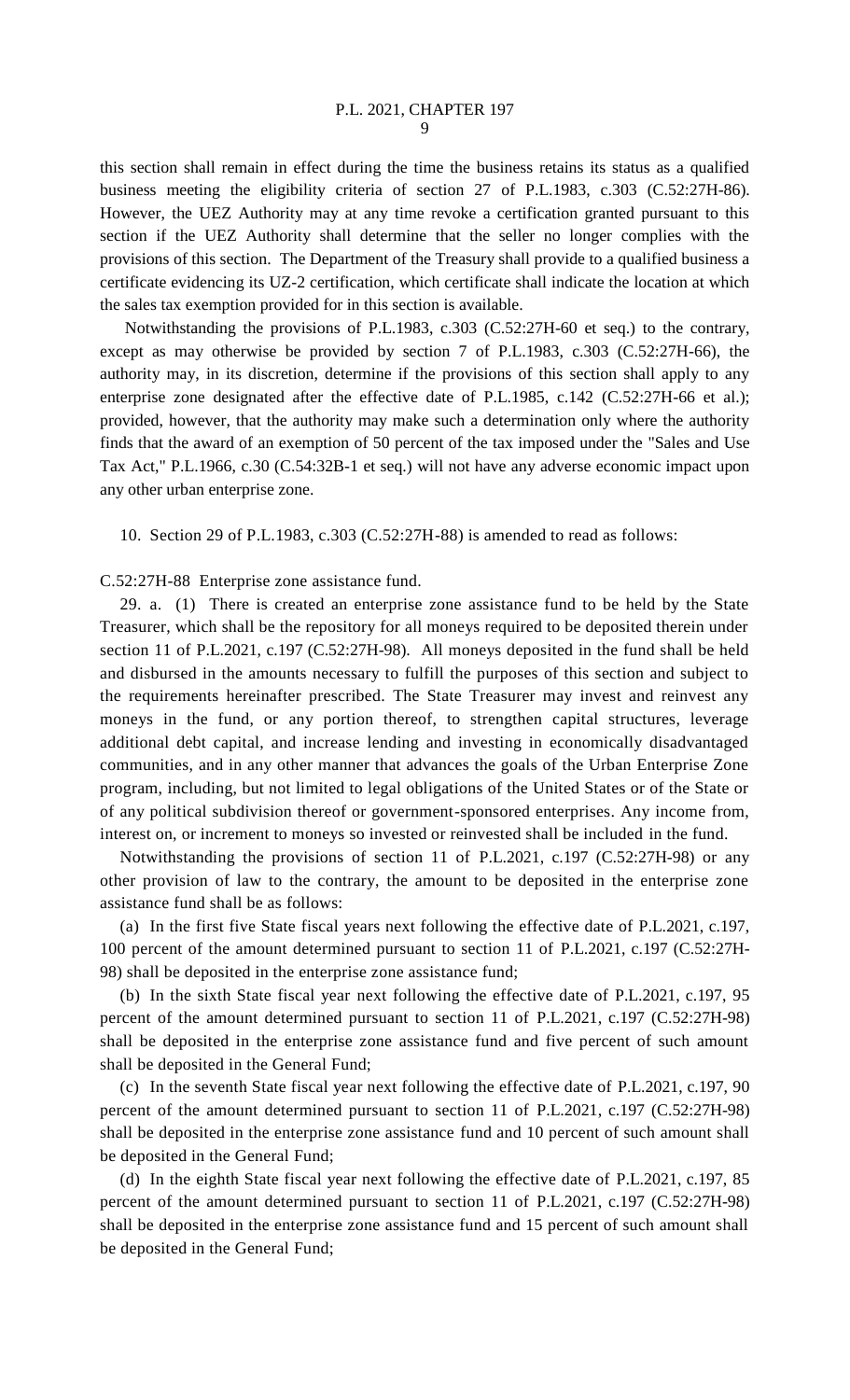(e) In the ninth State fiscal year next following the effective date of P.L.2021, c.197, 80 percent of the amount determined pursuant to section 11 of P.L.2021, c.197 (C.52:27H-98) shall be deposited in the enterprise zone assistance fund and 20 percent of such amount shall be deposited in the General Fund; and

(f) In the 10th State fiscal year next following the effective date of P.L.2021, c.197, 75 percent of the amount determined pursuant to section 11 of P.L.2021, c.197 (C.52:27H-98) shall be deposited in the enterprise zone assistance fund and 25 percent of such amount shall be deposited in the General Fund.

(2) The State Treasurer shall maintain separate accounts for each enterprise zone designated under P.L.1983, c.303 (C.52:27H-60 et seq.) that is in good standing with the UEZ Authority in accordance with rules adopted by the UEZ Authority, and one in the authority's name for the administration of the Urban Enterprise Zone program, and for providing grants, including planning grants, investments, loans or other guaranties related to qualified assistance fund expenses. The State Treasurer shall credit to each account an amount of the moneys deposited in the fund determined by a weighted formula that applies 50 percent weight to a zone municipality's number of commercial and industrial parcels as recorded by the municipal tax assessor, its Municipal Revitalization Index Distress Score, as determined by the Department of Community Affairs, and the average number of unemployed persons in the municipality according to data provided by the New Jersey Department of Labor and Workforce Development, and 50 percent weight to the gross taxable sales in the municipality subject to reduced sales tax pursuant to section 21 of P.L.1983, c.303 (C.52:27H-80), as determined by the State Treasurer. The data used in the formula, developed under this section, shall be the most recent data that has been made available by the Department of Community Affairs, the Department of Labor and Workforce Development, and the State Treasurer. When funds are received by a qualifying municipality pursuant to this subsection, the funds shall be placed in a new trust or, for a qualifying municipality that has a trust for an enterprise zone on the effective date of P.L.2021, c.197, in the existing trust. The Division of Local Government Services in the Department of Community Affairs shall promulgate regulations, policies, or procedures as necessary to implement the provisions of this section.

(3) From the amounts allocated to the zone assistance fund in each State fiscal year pursuant to section 11 of P.L.2021, c.197 (C.52:27H-98), there shall be deposited annually to the account in the authority's name, \$2,500,000 beginning in State Fiscal Year 2022, for the administration of the Urban Enterprise Zone program, and for providing grants, investments, loans, or other guaranties related to qualified assistance fund expenses. This amount shall be adjusted annually by the percentage change in the 12-month Consumer Price Index from June 30 to July 1.

(4) The State Treasurer shall promulgate the rules and regulations necessary to govern the administration of the fund for the purposes of this section, which shall include, but not be limited to, regulations requiring the establishment of separate bank accounts for funds credited to the enterprise zone account of each municipality from the enterprise zone assistance fund, commonly known as "first generation funds," and funds generated from the repayments of loans to individuals and businesses from the enterprise zone account of each municipality and the proceeds from the sale of properties and equipment acquired through the enterprise zone program, commonly known as "second generation funds," and the review, compilation, and monitoring of second generation fund quarterly reports submitted by each enterprise zone.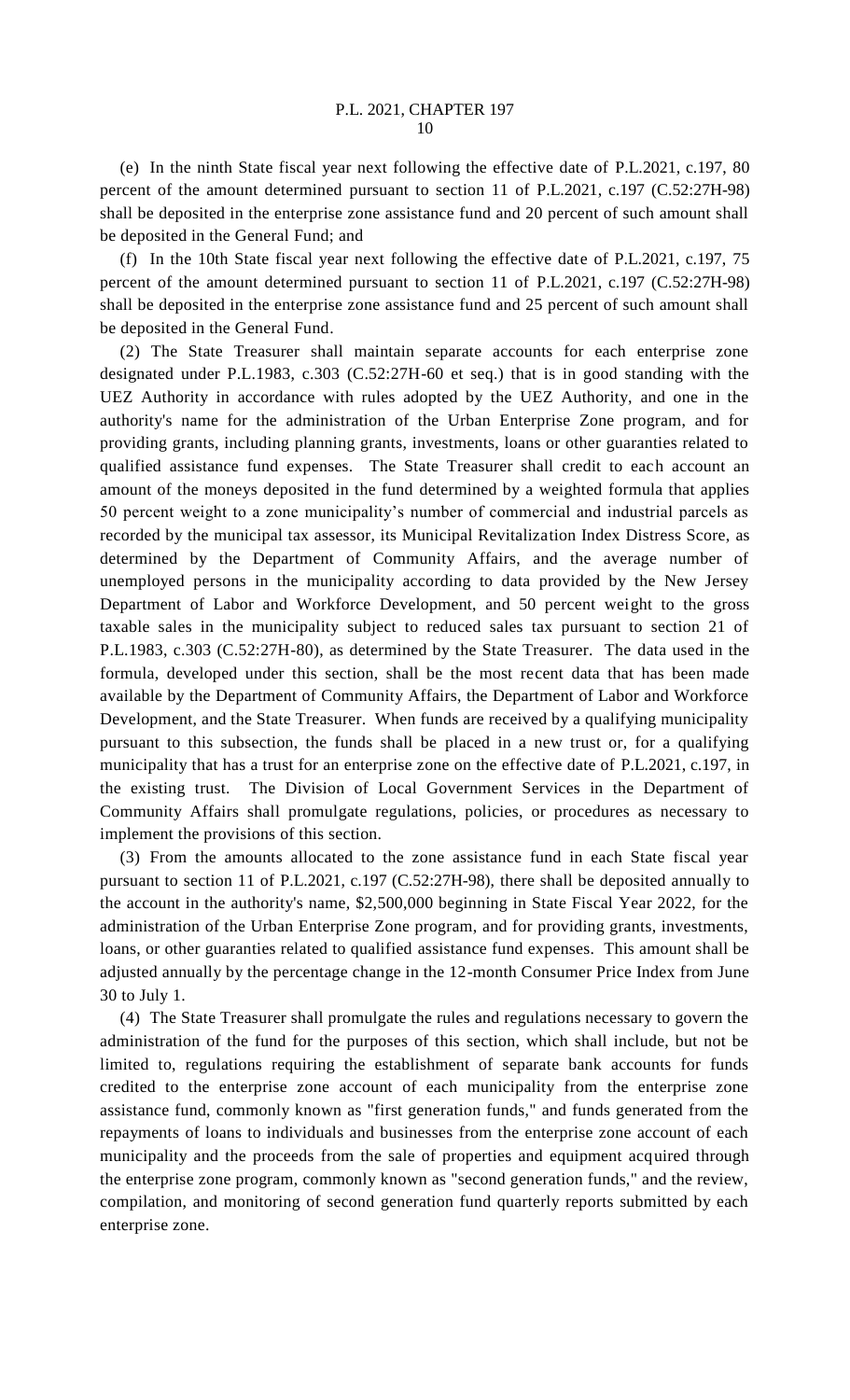Any individual, including an individual who is not directly employed by a municipality, with the authority to administer, allocate or approve the use of zone assistance funds is subject to the "Local Government Ethics Law," P.L.1991, c.29 (C.40A:9-22.1 et seq.), unless the individual is a State employee or a special State officer.

b. The enterprise zone assistance fund shall be used for the purpose of assisting qualifying municipalities in which enterprise zones are designated in undertaking economic development projects in designated enterprise zones by funding qualified assistance fund expenses. However, a municipality shall not appropriate or expend more than 25 percent of the amount annually credited to its enterprise zone assistance fund for public safety purposes, as described pursuant to paragraph (4) of subsection m. of section 3 of P.L.1983, c.303 (C.52:27H-62) or more than 10 percent of the amount annually credited to its enterprise zone assistance fund for administrative expenses.

The governing body of a qualifying municipality in which an enterprise zone is designated and the zone development corporation created or designated by the municipality for that enterprise zone may, by resolution jointly adopted after public hearing, propose to undertake an economic development project in the enterprise zone, and to fund that project from moneys deposited in the enterprise zone assistance fund and credited to the account maintained by the State Treasurer for the enterprise zone.

The proposal so adopted shall set forth a plan for the project and shall include:

(1) A description of the proposed project;

(2) An estimate of the total project costs, and an estimate of the amounts of funding necessary annually from the enterprise zone account;

(3) A statement of any other revenue sources to be used to finance the project;

(4) A statement of the time necessary to complete the project;

(5) A statement of the manner in which the proposed project furthers the municipality's policy and intentions for addressing economic development in the enterprise zone as set forth in the zone development plan approved by the authority; and

(6) A description of the financial and programmatic controls and reporting mechanisms to be used to guarantee that the funds will be spent in accordance with the plan and that the project will accomplish its purpose.

As used in this section, "project" means an activity that satisfies the requirements of a qualified assistance fund expense, as that term is defined in subsection m. of section 3 of P.L.1983, c.303 (C.52:27H-62), and which will lead to the creation of new jobs and increased economic activity within the zone.

- d. (Deleted by amendment, P.L.2021, c.197)
- e. (Deleted by amendment, P.L.2021, c.197)
- f. (Deleted by amendment, P.L.2021, c.197)
- g. (Deleted by amendment, P.L.2021, c.197)

h. At the end of a State fiscal year, if a municipality has not encumbered a portion of its allocation, such amount may be carried forward to the next State fiscal year and the State fiscal year thereafter. If at the end of the third State fiscal year any of those unencumbered funds remain, then the funds shall be transferred to the UEZ Authority's account in the enterprise zone assistance fund.

i. At the end of a State fiscal year, if a municipality has not expended or otherwise committed a portion of its encumbered funds, then such amount may be carried forward to the next three succeeding State fiscal years. If at the end of the third State fiscal year any unexpended funds remain, then the funds shall be transferred to the UEZ Authority's account in the enterprise zone assistance fund.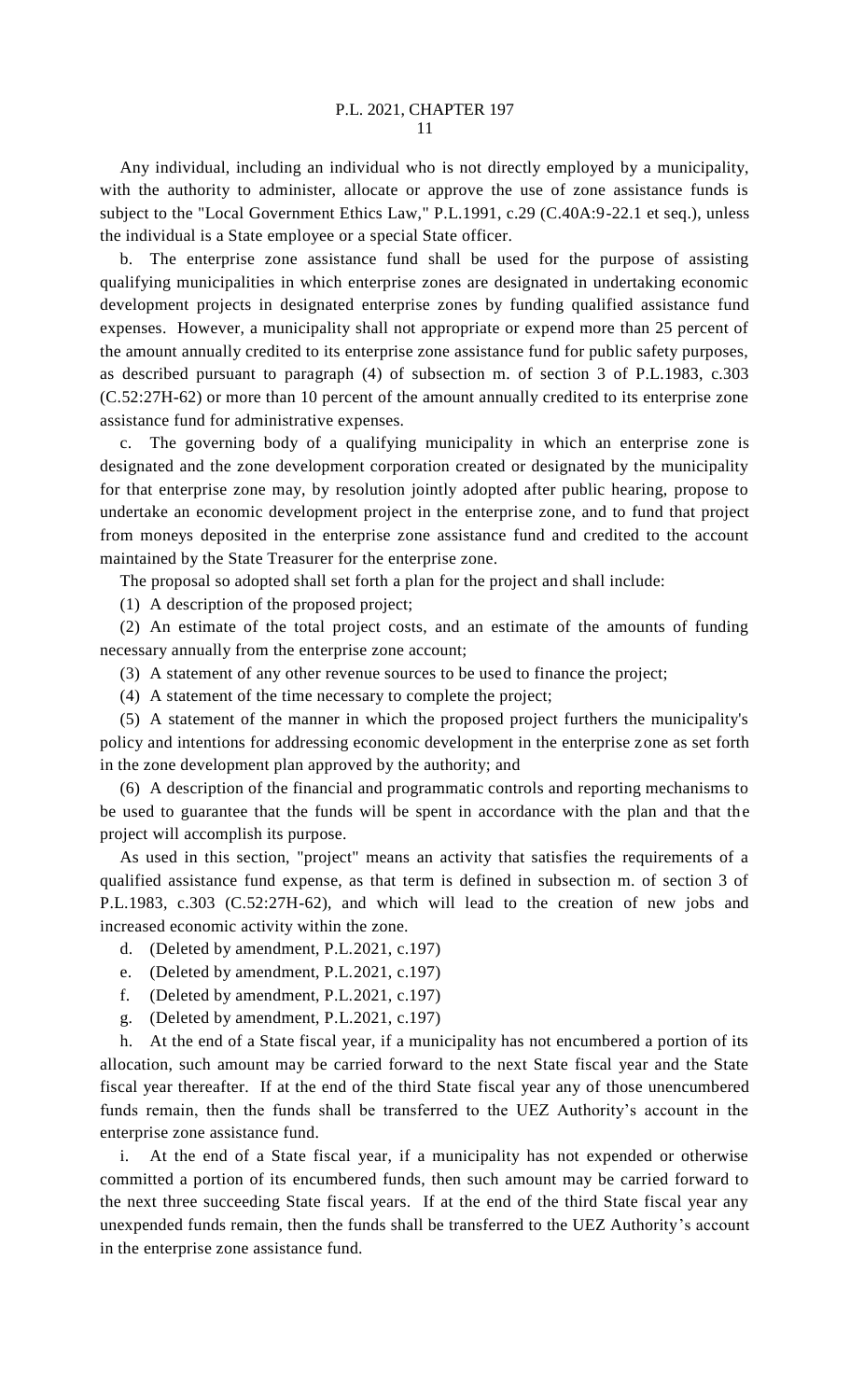### P.L. 2021, CHAPTER 197  $12$

j. At the end of a State fiscal year, the Department of Community Affairs shall review an enterprise zone's expenditures of funds received from the zone assistance fund. If the department finds that an enterprise zone expended such funds in a manner inconsistent with the provisions of P.L.1983, c.303 (C.52:27H-60 et seq.) and P.L.2021, c.197, then the enterprise zone shall repay such funds to the department through the forfeiture of future zone assistance fund disbursements. The department shall withhold future funding from the enterprise zone until the enterprise zone enters into and complies with a corrective action plan developed by the department.

k. If in a State fiscal year the amount allocated to the enterprise zone assistance fund is less than the amount required to be allocated pursuant to section 11 of P.L.2021, c.197 (C.52:27H-98) and paragraph (1) of subsection a. of this section, the Legislature shall appropriate to the enterprise zone assistance fund the amount that was not allocated in such State fiscal year in a succeeding State fiscal year along with the funds required to be allocated in that State fiscal year.

C.52:27H-98 Tax expenditures for State fiscal years.

11. a. The combined State tax expenditures in State Fiscal Year 2022 for the Urban Enterprise Zone Special Sales Tax Rate and Urban Enterprise Zone Exempt Business Purchases, as expressed in the Fiscal Year 2022 State of New Jersey Tax Expenditure Report, shall be the "ZAF base fund amount."

In State Fiscal Year 2023, the amount appropriated to the enterprise zone assistance fund shall be determined as follows: The State Treasurer, in consultation with the UEZ Authority, shall determine the combined State tax expenditures for the Urban Enterprise Zone Special Sales Tax Rate and Urban Enterprise Zone Exempt Business Purchases in the six-month period beginning January 1, 2022 and ending June 30, 2022. The combined State tax expenditures for the Urban Enterprise Zone Special Sales Tax Rate and Urban Enterprise Zone Exempt Business Purchases for the six-month period beginning January 1, 2022 and ending June 30, 2022, shall be multiplied by two and then subtracted from the ZAF base fund amount. The difference shall be the State Fiscal Year 2023 appropriation to the enterprise zone assistance fund.

Beginning in State Fiscal Year 2024, and in each State fiscal year thereafter, the amount appropriated to the enterprise zone assistance fund shall be determined as follows: After January 1 but prior to June 30, the State Treasurer, in consultation with the UEZ Authority, shall develop a methodology to compare the combined State tax expenditures for the Urban Enterprise Zone Special Sales Tax Rate and Urban Enterprise Zone Exempt Business Purchases in the prior State fiscal year with the ZAF base fund amount to calculate the savings achieved by P.L.2021, c.197. The savings determined shall be the amount appropriated to the enterprise zone assistance fund for the State fiscal year.

b. Notwithstanding the provisions of subsection a. of this section, for State Fiscal Year 2023 and thereafter, the amount appropriated to the enterprise zone assistance fund shall not exceed \$82,500,000, and in Fiscal Year 2024, and in each year thereafter, \$82,500,000 as adjusted annually based on the percentage change in the 12-month Consumer Price Index from June 30 to July 1 of each year, and shall be no less than \$60,000,000. If the application of the formulas set forth in subsection a. of this section will result in an appropriation to the enterprise zone assistance fund that is less than \$60,000,000 in any State fiscal year, then the State Treasurer, in consultation with the UEZ Authority, shall impose a limit on the receipts from retail sales of tangible personal property and sales of services to a qualified business that are exempt from the sales and use tax pursuant to section 20 of P.L.1983, c.303 (C.52:27H-79); provided, however, that no less than the receipts from the first \$50,000 of retail sales of tangible personal property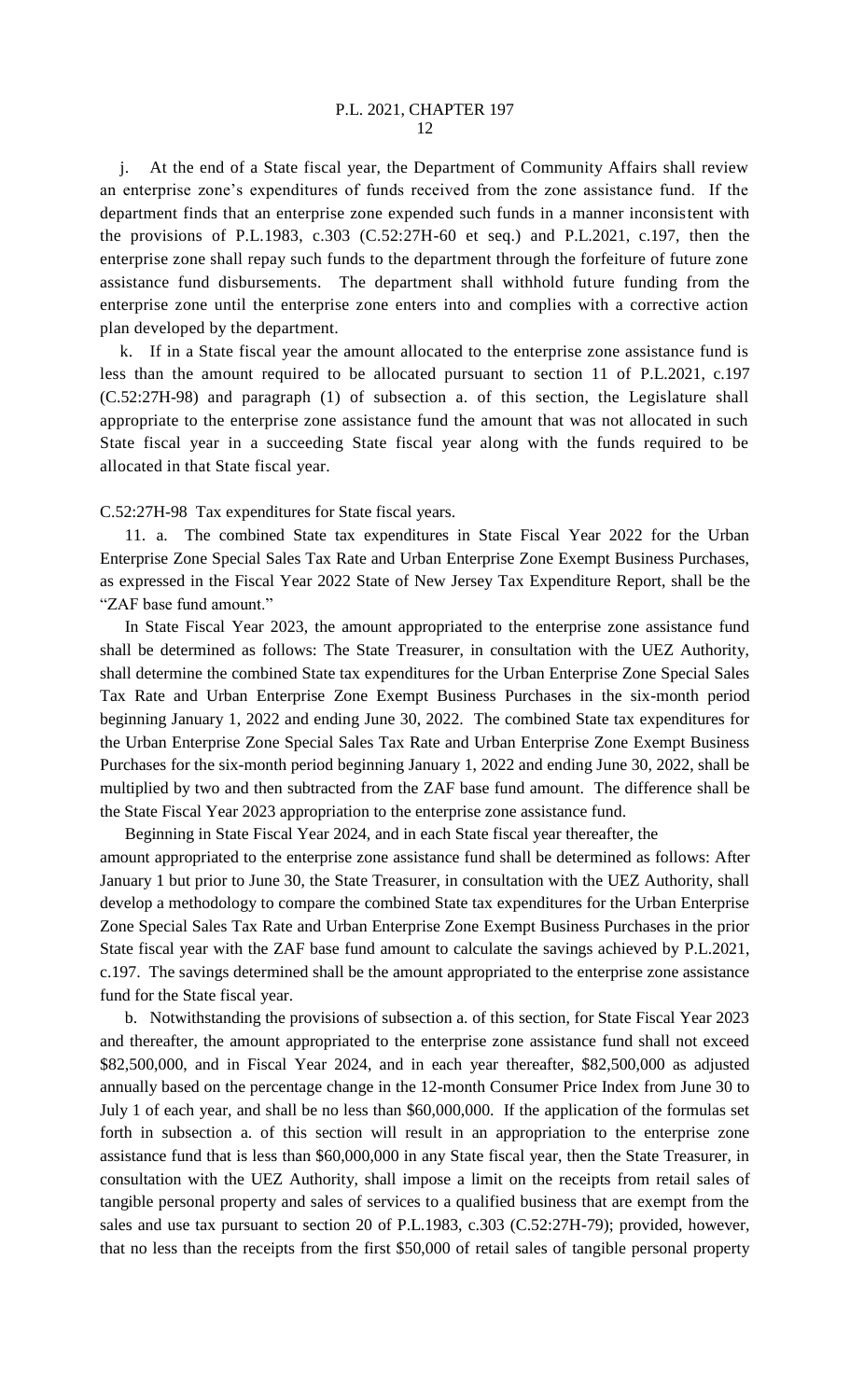and sales of services to a qualified business shall be exempt from the sales and use tax in accordance with section 20 of P.L.1983, c.303 (C.52:27H-79).

C.52:27H-99 Definitions, designation of qualified business.

12. a. As used in this section:

"Eligible block group" means a block group that is located in an enterprise zone on the effective date of P.L.2021, c.197.

b. The UEZ Authority shall notify each qualified municipality of each eligible block group within the municipality no later than 14 days after the effective date of P.L.2021, c.197. The UEZ Authority shall then certify the final eligible block groups to each municipality and shall post a link to a list of eligible block groups on the UEZ Authority's Internet homepage on the Department of Community Affair's Internet website.

c. A qualified business shall be located in an eligible block group. The certification of a qualified business that was certified as a qualified business on the effective date of P.L.2021, c.197 shall expire at the end of the 10th State fiscal year following the effective date of P.L.2021, c.197. However, the UEZ Authority may at any time revoke a certification if the UEZ Authority shall determine that the seller no longer complies with the provisions of P.L.1983, c.303 (C.52:27H-60 et seq.).

d. The certification of a qualified business located in an eligible block group after the effective date of P.L.2021, c.197 shall expire at the end of the 10th State fiscal year following the State fiscal year in which the business was first certified as a qualified business. A business whose certification has expired shall not be eligible to seek a new certification.

C.52:27H-100 Annual report.

13. On or before June 30 of each year next following the effective date of P.L.2021, c.197, the State Treasurer shall provide to the UEZ Authority an annual report of the aggregate amount, expressed in dollars, of the incentives provided under P.L.1983, c.303 (C.52:27H-60 et seq.) to all qualified businesses and municipalities. The report shall include aggregate data on gross revenues, retail sales taxes collected, and shall also include information on the address, municipality, and industry of each business. All data from participating businesses shall be collected through an online application and consumer access portal, where possible.

### C.52:27H-101 Annual review.

14. The UEZ Authority shall conduct an annual review that determines the number of participating businesses, unemployment rate, median household income, and number of jobs in each enterprise zone to assess the program's progress. The review shall also include the total tax expenditures by zone and total zone assistance funds expended as the requisite data becomes available from the annual report from the Department of the Treasury required pursuant to section 13 of P.L.2021, c.197 (C.52:27H-100). The UEZ Authority shall review the status of any projects that were approved by participating enterprise zones, overall enterprise zone performance, and adherence to the zone development plans. Each review shall include a detailed listing of deliverables by each enterprise zone and the State that are to be implemented and subsequently evaluated in the future.

#### C.52:27H-102 Memorandum of understanding.

15. The UEZ Authority and the Department of Labor and Workforce and Development shall enter into a memorandum of understanding to assist in substantial and comprehensive data gathering and information sharing between the two agencies to further the UEZ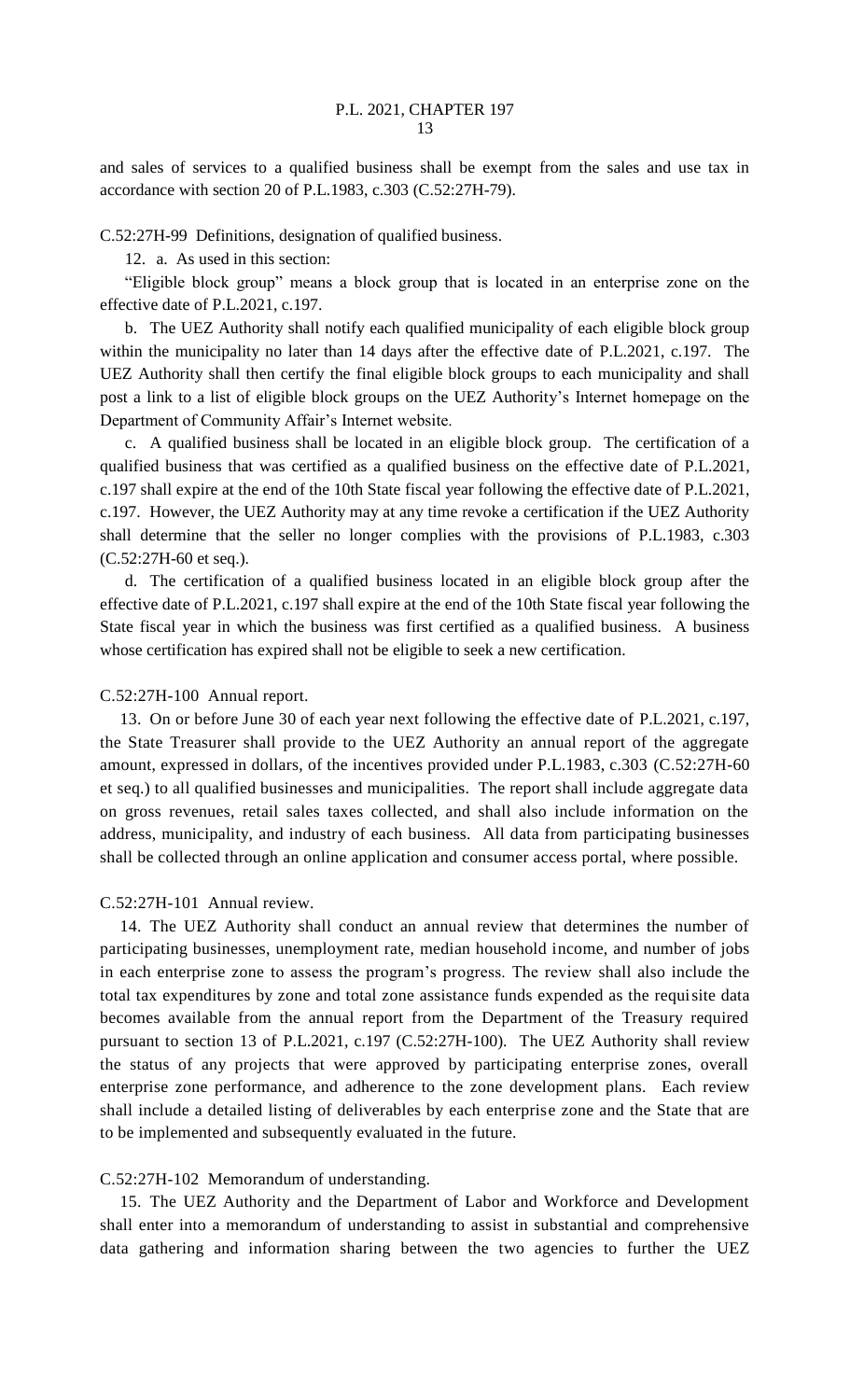Authority's ability to evaluate enterprise zone performance and compliance, and to initiate enforcement actions.

C.52:27H-103 Certain new applications not accepted.

16. Following the effective date of P.L.2021, c.197, no new applications for the enterprise zone employee tax credit, pursuant to section 19 of P.L.1983, c.303 (C.52:27H-78), or for the corporation business tax exemption, pursuant to section 17 of P.L.1983, c.303 (C.52:27H-76), shall be accepted.

17. Section 7 of P.L.1989, c.207 (C.54:4-3.145) is amended to read as follows:

C.54:4-3.145 Financial agreement; payments in lieu of taxes.

7. a. Each approved abatement shall be evidenced by a financial agreement between the qualified municipality and the applicant. The agreement shall be prepared by the applicant and shall contain the representations that are required by the enabling ordinance. The agreement shall provide for the applicant to annually pay to the municipality an amount in lieu of real property taxes, to be computed according to either subsection b. or c. of this section, as provided for in the enabling ordinance.

b. Payments in lieu of taxes may be computed as two percent of the cost of the improvements or conversion alterations, as appropriate for five years following such completion and in the sixth and all subsequent tax years following completion, 100% of the equalized taxes otherwise due; or

c. Payments in lieu of taxes may be computed in the discretion of the qualified municipality as a portion of the real property taxes otherwise due, provided that in the sixth and all subsequent tax years following completion, payments in lieu of taxes shall equal 100% of the equalized taxes otherwise due.

d. For the purposes of this section, the amount of "taxes otherwise due" (not to be confused with "equalized taxes otherwise due") shall be determined by including the appropriate percentage of the assessed valuation of the abated structure, improvement or conversion alteration, as the case may be, on the assessment list of the municipality as taxable property, and levying taxes thereon in the same manner as other taxes are levied pursuant to chapter 4 of Title 54 of the Revised Statutes; provided, however, that no value for a property subject to the provisions of this act shall be included in the calculation of the "net valuation on which county taxes are apportioned" until the first tax year for which a municipal-wide revaluation is implemented.

Repealer.

18. The following sections of law are repealed: Section 4 of P.L.2001, c.347 (C.52:27H-66.3); Section 6 of P.L.2001, c.347 (C.52:27H-66.5); Section 11 of P.L.2001, c.347 (C.52:27H-66.6); Section 16 of P.L.1983, c.303 (C.52:27H-75); and Section 9 of P.L.1988, c.93 (C.52:27H-80.2).

19. There is appropriated \$42,500,000 from the General Fund to the enterprise zone assistance fund established under section 29 of P.L.1983, c.303 (C.52:27H-88) for the purposes of that fund, and for the uses prescribed in section 29 of P.L.1983, c.303 (C.52:27H-88).